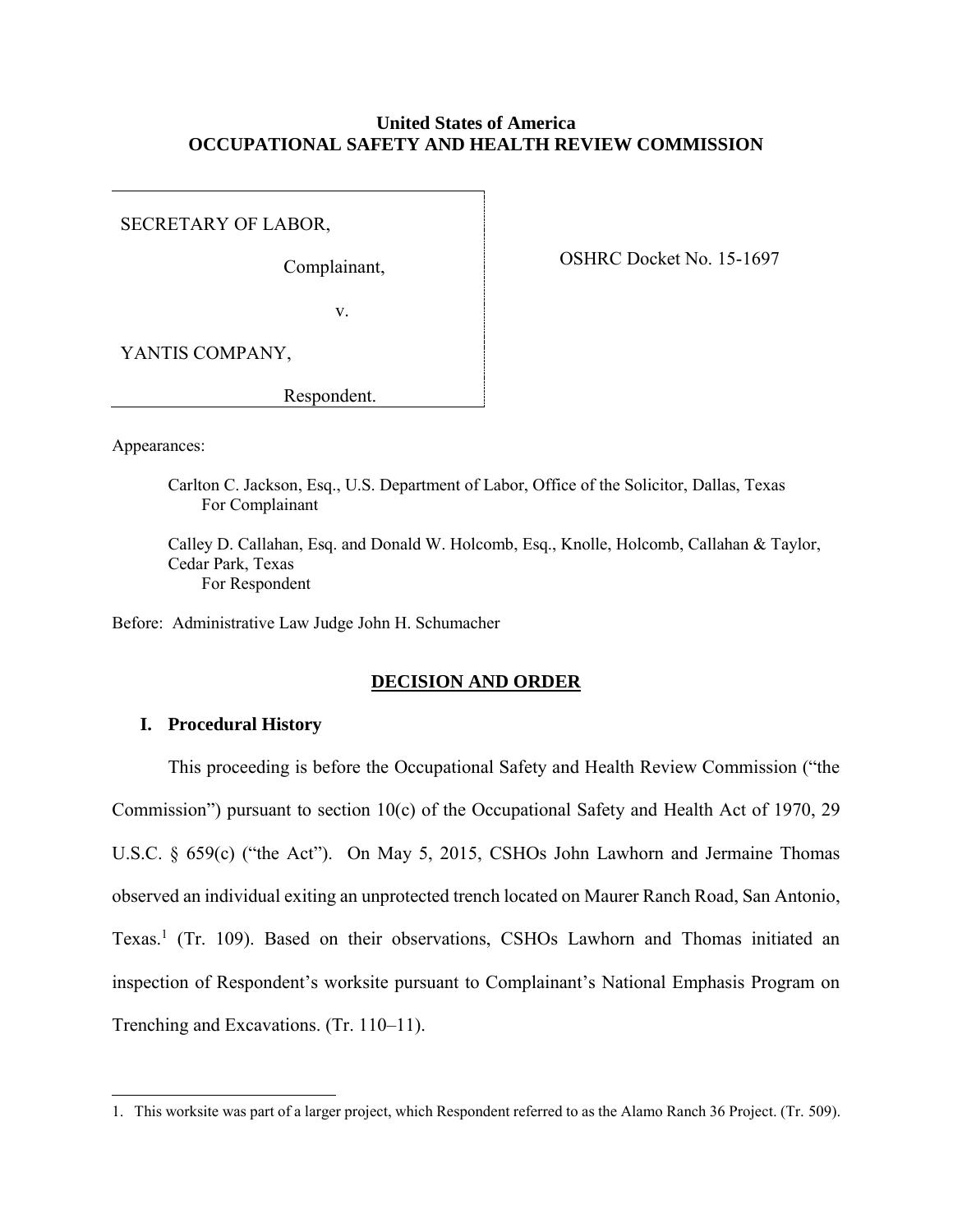As a result of the inspection, on September 9, 2015, OSHA issued a *Citation and Notification of Penalty* ("Citation") to Respondent, alleging one repeat violation of the Act and proposing a penalty of \$35,000.00. The Citation alleges Respondent failed to provide adequate protection for employees entering into a trench. In response to the allegation, Respondent claims that the violation was the result of unpreventable employee misconduct or, alternatively, that Complainant failed to prove that the acts of its employees were foreseeable.

Respondent submitted its Notice of Contest on September 30, 2015, bringing this case before the Commission. A trial was held on October 25, 2016, after which both parties submitted post-trial briefs.

## **II. Stipulations and Jurisdiction**

The parties stipulated to the following:

- 1. Jurisdiction of this proceeding is conferred upon the Occupational Safety and Health Review Commission by Section 10(c) of the Occupational Safety and Health Act of 1970 (hereinafter "the Act"), 29 U.S.C. § 569(c).
- 2. Respondent, Yantis Company, is an employer engaged in a business affecting commerce within the meaning of Section 3(5) of the Act, 29 U.S.C. § 652(5).
- 3. As a result of OSHA Inspection No. 1061230 (the "Inspection"), Respondent Yantis Company was issued a citation (the "Citation") on September 9, 2015 for a repeat violation of 29 C.F.R. 1926.652(c), with a penalty of \$35,000.00, and Respondent denied the allegations contained in the Citation.
- 4. On May 23, 2011, the parties entered into an Informal Settlement Agreement related to OSHA Inspection No. 314305095, in which Respondent waived its right to contest the citation and penalties, which citation and penalties were amended per the terms of the Informal Settlement Agreement to a classification of "other than serious" for a violation of 29 C.F.R. 1926.652(a)(1), with a penalty of \$10,780.00.
- 5. On September 30, 2015, Respondent timely filed a notice of contest in regard to the Citation 1, Item 1 issued on September 9, 2015 in regard to Inspection No. 1061230.

(Tr. 244–45).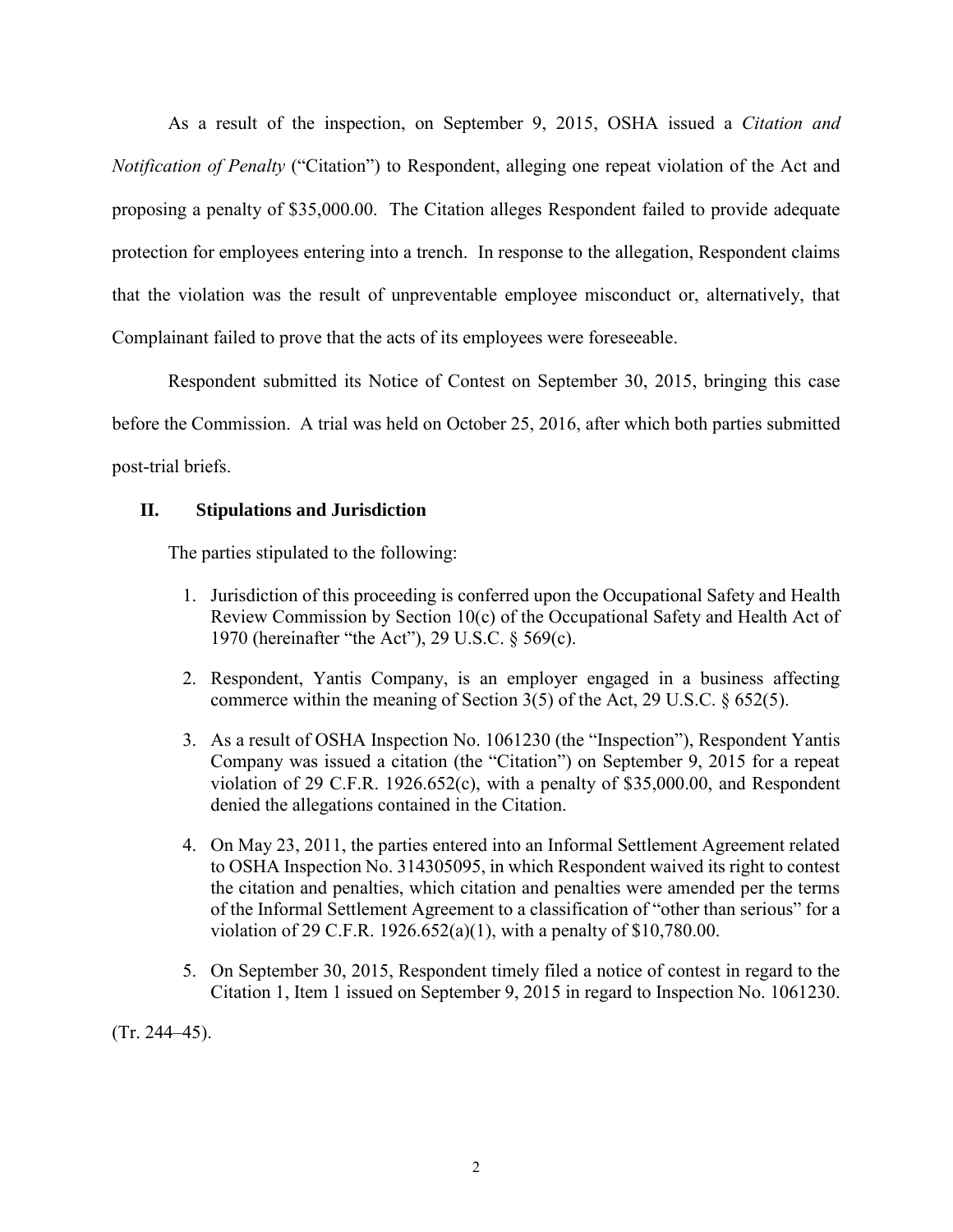#### **III. Factual Background**

 $\overline{a}$ 

Respondent is a construction company operating out of San Antonio, Texas. (Ex. C-2). The business is split into four divisions, including utilities; site work; site excavation; and paving, asphalt, and concrete, and employs over 300 employees. (Tr. 156, 248). On May 5, 2015, a crew of Respondent's employees, led by foreman Christopher Esquivel, was installing a new sewer line to connect to the existing main line of the Alamo Ranch subdivision. Respondent referred to this portion of the project as "Alamo 36". (Tr. 89–90; Ex. R-22). According to Respondent's Assistant Safety Manager, Samuel De La Rosa, the particular section of trench that Esquivel's crew was working on was merely one portion of a much larger trench that had been progressively dug up and backfilled over the course of the project.<sup>2</sup> (Tr. 486–87). The crew was a little slow in starting that morning because it was raining. (Tr. 282–83).

That same day, Compliance Safety and Health Officers ("CSHO") Jermaine Thomas and John Lawhorn were driving around the Alamo Ranch subdivision. (Tr. 113–14). Due to the increased construction activity in the area, the CSHOs decided to drive around and review worksites. (Tr. 112). CSHO Lawhorn testified the worksite at Alamo 36 was empty when they initially drove by. (Tr. 112–13). However, after driving through the subdivision, the CSHOs again drove past the previously unoccupied worksite to find workers standing around the trench. (Tr. 114). As they pulled up, they noticed one worker either exiting or entering the trench via a ladder. (Tr. 115). At that point, CSHO Lawhorn decided to conduct an inspection pursuant to the National Emphasis Program on Trenching and Excavations.

<sup>2.</sup> De la Rosa also testified that the trench was divided into stations to indicate the distance from the starting point, i.e., Station 300 would be 300 feet from the beginning point. (Tr. 486).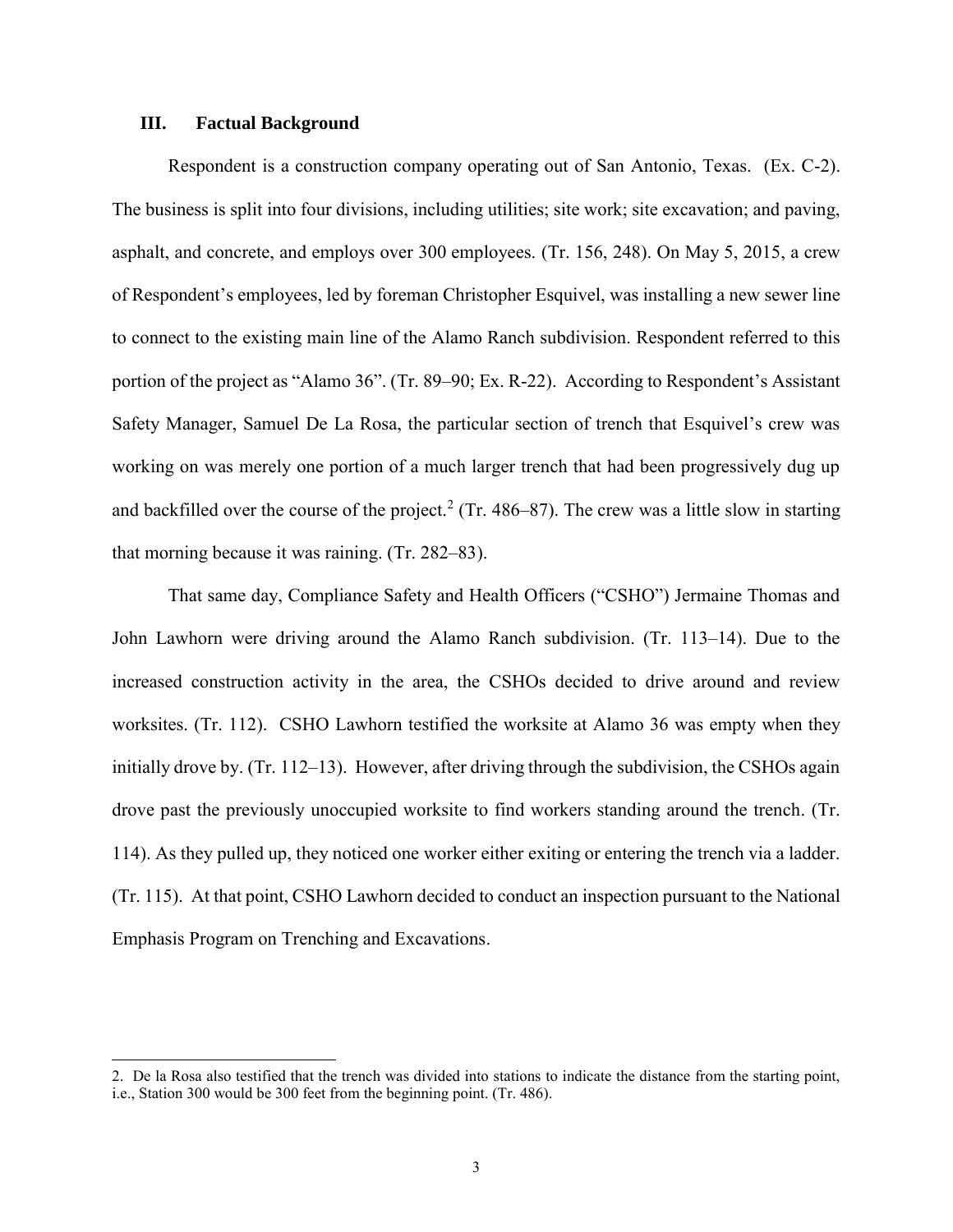According to CSHO Lawhorn, they first contacted Chris Esquivel, <sup>3</sup> who identified himself as the foreman, and requested permission to conduct an inspection. (Tr. 115–17, 123). Esquivel told CSHO Lawhorn that he needed to contact the "safety guy" and that communications should go through that point of contact. (Tr. 120). CSHO Lawhorn testified that he suspended the opening conference at that point; however, he admits that he directed CSHO Thomas to take measurements of the trench and take photographs of the worksite. (Tr. 119; Ex. C-5). The trench measured between 9 and 10 feet deep, 3 to 4 feet wide, and 9 to 10 feet long, and did not have shoring installed nor were the walls sloped to any degree. (Tr. 131, 211, 484; Ex. C-5). Both the CSHO and Respondent's Assistant Safety Manager, De La Rosa, testified that the walls exhibited fissures, which indicate soil separation. (Tr. 127, 481–82; Ex. C-5). CSHO Thomas testified that he took a soil sample from a spoil pile, which Esquivel indicated came from the trench. (Tr. 235–36). Subsequent analysis showed that the soil was type  $B^4$  (Ex. C-9).

After Esquivel concluded his call, he informed CSHO Lawhorn that he would be sending the employees home, at which point CSHO Lawhorn asked CSHO Thomas to take photographs of the license plates of the departing vehicles, in case the need arose for identifying witnesses. (Tr. 120, 122). Esquivel had called Johnathan Granados, Respondent's Safety Manager, who testified that he arrived at the worksite at some point between 1:20 and 1:25 p.m. (Tr. 324). Granados stated that he did not see any additional photographs or measurements being taken during his time at the worksite, which coincides with CSHO Lawhorn's testimony that he directed CSHO Thomas to continue taking photographs and measurements. (Tr. 324). Granados participated in an opening conference with CSHO Lawhorn and Esquivel, during which time CSHO Lawhorn told Granados

 $\overline{a}$ 

<sup>3.</sup> Mr. Esquivel was not called as a witness.

<sup>4.</sup> Respondent takes issue with both the source of the sample and the chain of custody resulting in the lab's determination that the soil was type B. As will be discussed later in Section IV.A.1, *infra*, irrespective of the source of the soil sample, the trench was located in previously disturbed soil.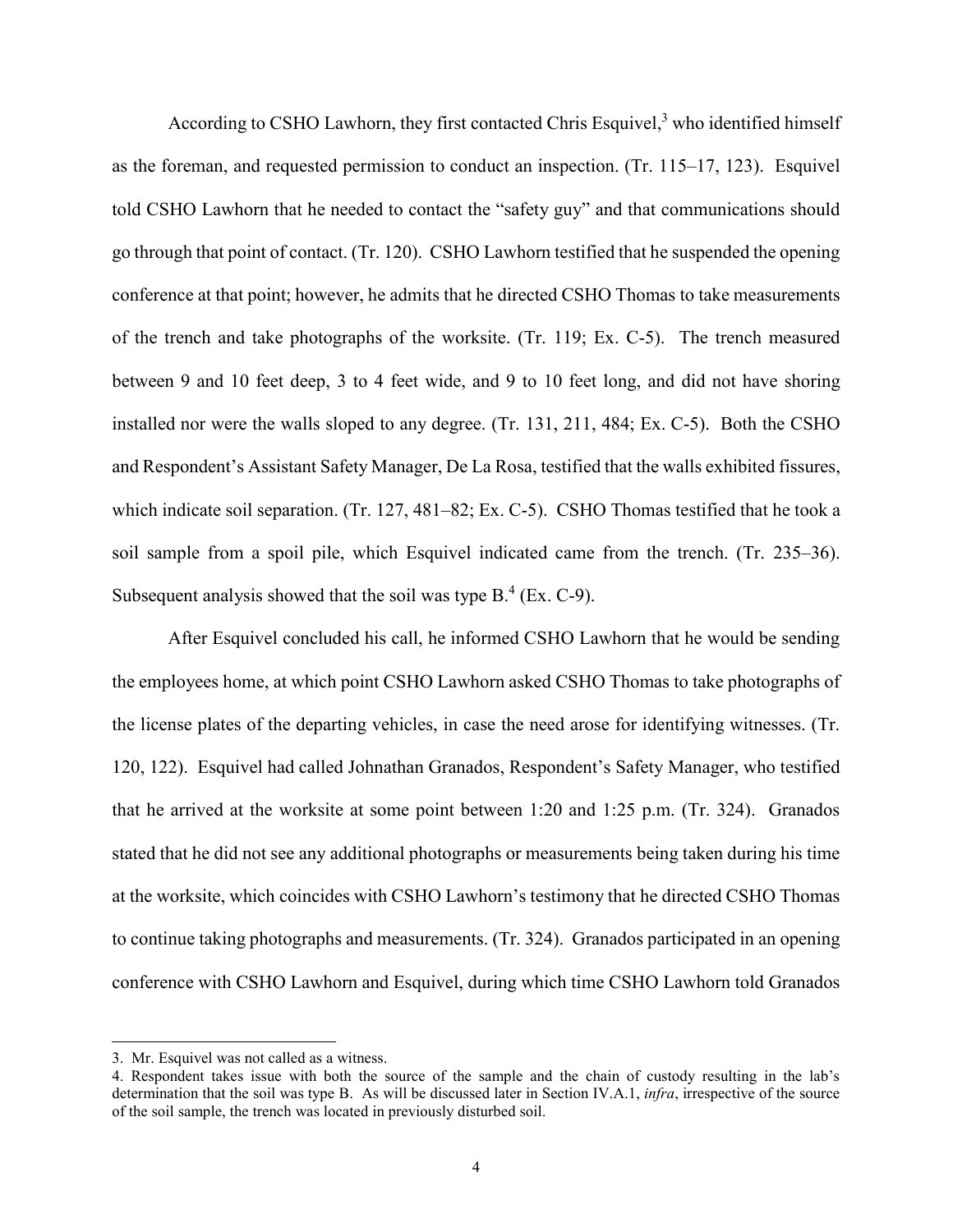that he had observed an employee in the trench, which, as the pictures illustrate, was neither shored nor sloped. (Tr. 325; Ex. C-5). At that point, CSHO Lawhorn interviewed Esquivel, who requested Granados be present. (Tr. 325).

At some point after they had been pulled from the worksite, the crew was directed to return for interviews with OSHA. (Tr. 70). Of the employees CSHO Lawhorn interviewed, only John Salinas testified at trial. (Tr. 70). After the interviews were conducted, CSHO Lawhorn conducted a closing conference with Granados, during which time he recounted his observations, the scope of his inspection, and indicated that Respondent would be receiving a letter from OSHA. (Tr. 326).

As Granados was walking away from the worksite to confer with his superiors, Michael Shafer and Arnold Briones, he heard Briones shout, "[W]hat the 'F' is that guy doing in the trench?" (Tr. 327). At that moment, Granados noticed Esquivel on the same ladder, exiting the trench that had prompted the OSHA inspection. (Tr. 327). De la Rosa testified that he heard CSHO Thomas grant Esquivel permission to enter the trench to gather tools; however, upon crossexamination, it was revealed that Esquivel merely asked whether he "could go and get the small tools?" (Tr. 328, 465–66). Whether permission to enter the trench was expressly granted by CSHO Thomas is unclear as such was not covered during his testimony.

After the inspection had concluded, the crew was directed to return to Respondent's yard, where they were interviewed regarding that day's events and ultimately disciplined for their actions (or inaction) during that time (Tr. 69–71, 430). All of the employees present that day were suspended for violating a work rule, which required employees to report hazardous conditions or practices.<sup>5</sup> (Ex. R-17). Esquivel was not only suspended, but was demoted from his position as foreman, which resulted in a substantial reduction in pay. (Tr. 316, 532; Ex. R-20).

 $\overline{a}$ 

<sup>5.</sup> One employee, Mario Cervantes, was ultimately fired for conduct unrelated to the inspection itself. (Tr. 312–13).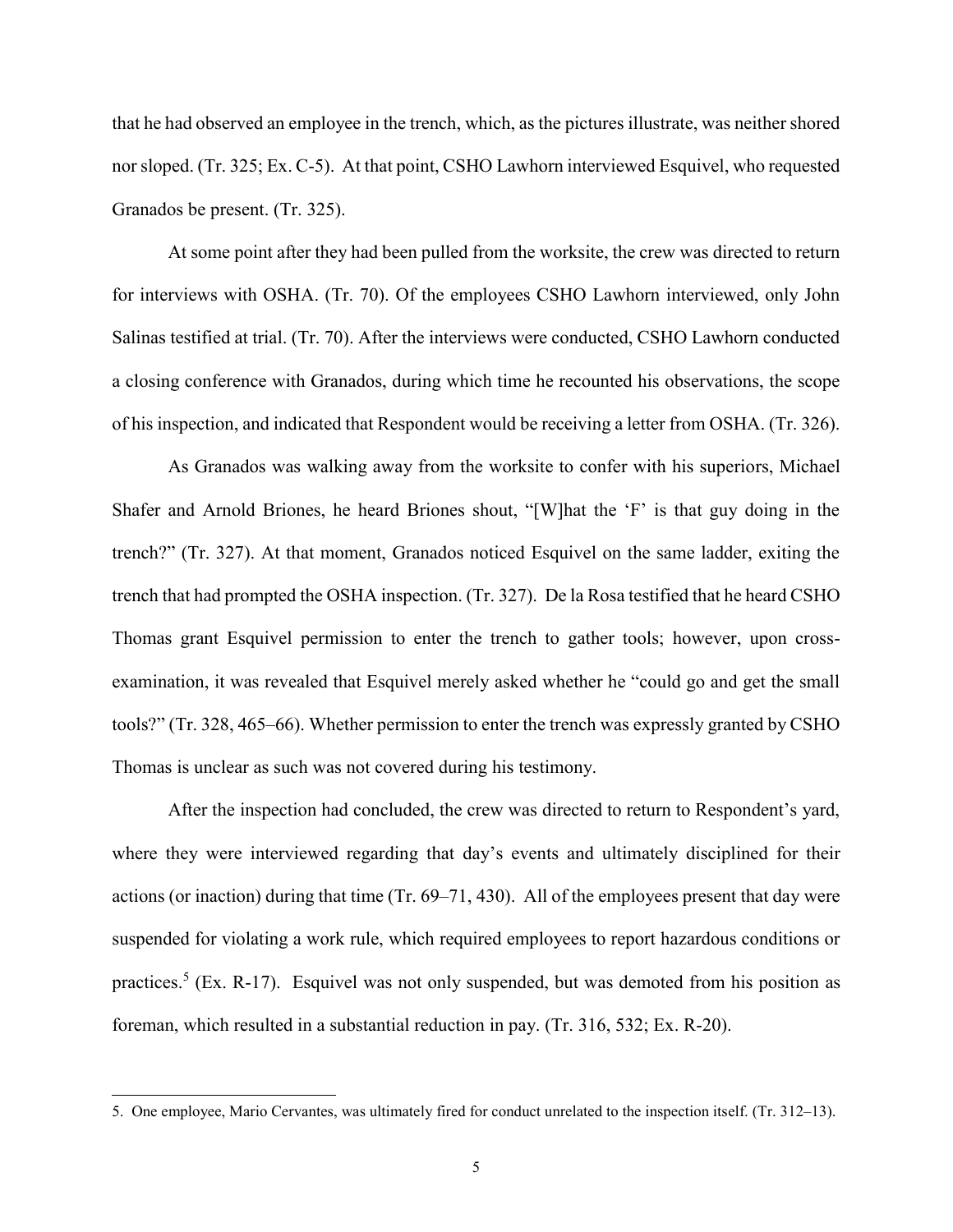As a result of the inspection, Complainant issued a citation alleging a repeat violation of 29 C.F.R. § 1926.652(a)(1), which will be discussed in greater detail below.

#### **IV. Discussion**

To prove a violation of an OSHA standard, Complainant must prove, by a preponderance of the evidence, that: (1) the cited standard applied to the facts; (2) the employer failed to comply with the terms of the cited standard; (3) employees were exposed or had access to the hazard covered by the standard, and (4) the employer had actual or constructive knowledge of the violative condition (*i.e.*, the employer knew, or with the exercise of reasonable diligence could have known). *Atlantic Battery Co.*, 16 BNA OSHC 2131 (No. 90-1747, 1994). The key issue in this case is knowledge.

As the following discussion will illustrate, Complainant established the first three elements of its *prima facie* case. As regards the fourth element, however, Respondent contends that the violation was the product of unpreventable employee misconduct, whether by Esquivel as the supervisor or by Christopher Owens, the employee discovered in the trench. By dint of location the events of this case occurred in Texas, which is in the jurisdiction of the Fifth Circuit Court of Appeals—the Court is confronted with a multi-faceted dispute regarding the respective burdens of proof applicable to the question of knowledge. *See W.G. Yates*, 459 F.3d 604 (5th Cir. 2006) (holding it is Secretary's burden to establish foreseeability of supervisor's misconduct); *but see Consol. Freightways Corp.*, 15 BNA OSHC 1317 (No. 86-351, 1991) (placing burden on Respondent to rebut imputation of knowledge). Thus, depending on the employee identified as having committed the misconduct, the respective burdens of proof will shift. Irrespective of that shift, however, the Court finds the facts presented in this case warrant dismissal of the Citation.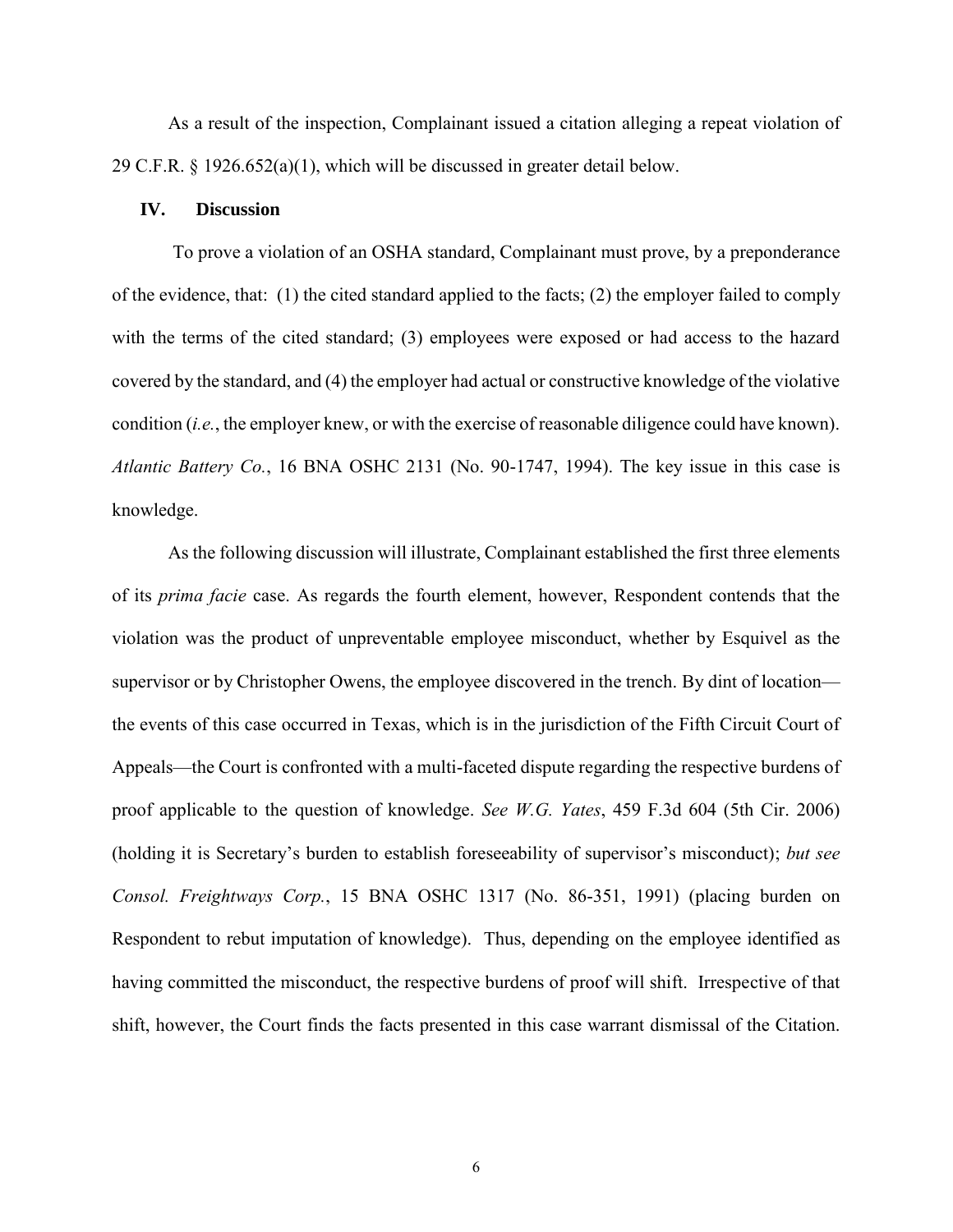Ultimately, Complainant failed to show that the events of May 15, 2015, were anything more than

the result of idiosyncratic behavior, which could not have been foreseen by Respondent.

## **a. Citation 1, Item 1**

Complainant alleged a repeat violation of the Act as follows:

29 CFR 1926.652(a)(1): Each employee in an excavation was not protected from cave-ins by an adequate protective system designed in accordance with 1926.652(c):

West side of Maurer Ranch Rd., on or about May 5, 2015, employees were exposed to cave-in and/or caught-in hazards while leak checking a previously installed water line inside a previously disturbed trench that was approximately 4 feet in width by 10.5 feet in depth by 41 feet in length and did not have any form of cave-in protection systems in place.

The Yantis Company was previously cited for a violation of this occupational safety and health standard or its equivalent standard 29 CFR 1926.652(a)(1), which was contained in OSHA inspection number 314305095, citation number 1, item number 1, and was affirmed as a final order on 24 March 2011 with respect to a workplace located a [sic] Mediator Path & Rocket Lane, Converse, TX.

*Citation and Notification of Penalty* at 6.

The cited standard provides:

Each employee in an excavation shall be protected from cave-ins by an adequate protective system designed in accordance with paragraph (b) or (c) of this section except when:

- (i) Excavations are made entirely in stable rock; or
- (ii) Excavations are less than 5 feet (1.52m) in depth and examination of the ground by a competent person provides no indication of a potential cave-in.

29 C.F.R. § 1926.652(a)(1).

## **1. The Standard Applies**

The scope and application paragraph of Subpart P, which governs excavations, states,

"This subpart applies to all open excavations made in the earth's surface. Excavations are defined

to include trenches." 29 C.F.R. § 1926.650(a). There is no dispute the excavation at issue was a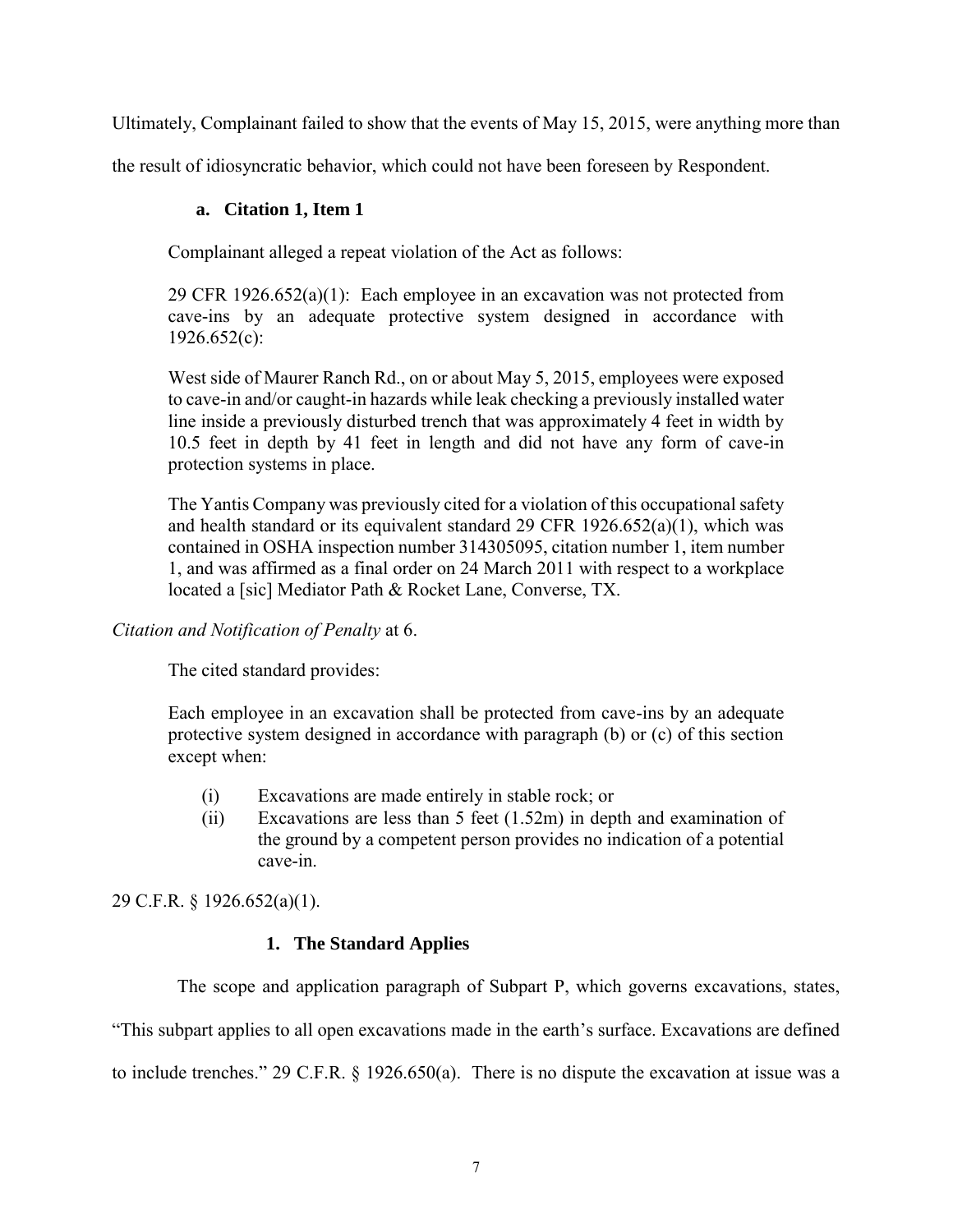trench, which measured approximately 10 feet deep by 4 feet wide by 10 feet long. *See id.* § 1926.650(b) (defining a trench as "a narrow excavation (in relation to its length) made below the surface of the ground"). Based on those measurements, specifically as they relate to depth, the first exception does not apply. *See id.* § 1926.652(a) (exception made for trenches less than 5 feet deep). Further, there is no question that at least one employee, Christopher Owens, was in the trench. (Tr. 468). Thus, on the face of it, the standard applies.

Respondent contends, however, that the trench was dug in stable rock, which, according to the standard, is the other exception to the shoring or sloping requirements imposed by  $\S$ § 1926.652(b) or (c). The Commission has held that the burden of establishing an exception to a standard falls to the party seeking to benefit from it. *See Kaspar Electroplating Corp.*, 16 BNA OSHC 1517, 1522 (No. 90-2866, 1993). In support of its claim that the trench was dug in stable rock, Respondent points out that it had to use a "trencher" in order to remove the dirt from the trench in the first instance. (Tr. 334–35). According to De La Rosa, a trencher, also referred to as a rock saw, is typically used when traditional digging methods, such as the excavator bucket or a hoe ram, are insufficient for the job. (Tr. 472). Most of Respondent's witnesses testified that the trench was located in stable rock.

The Court finds that Respondent failed to establish an exception to the standard. The term "stable rock" is defined in the regulations as "natural solid mineral material that can be excavated with vertical sides and will remain intact while exposed." While Respondent presented evidence to show that the material in the trench was difficult to remove with conventional means, there was no testimony from direct witnesses regarding the manner in which the trencher was used, *i.e.*, whether it was used in particularly difficult spots, or whether it was used to dig the entire trench, nor was there any first-hand testimony from Respondent's witnesses regarding whether the walls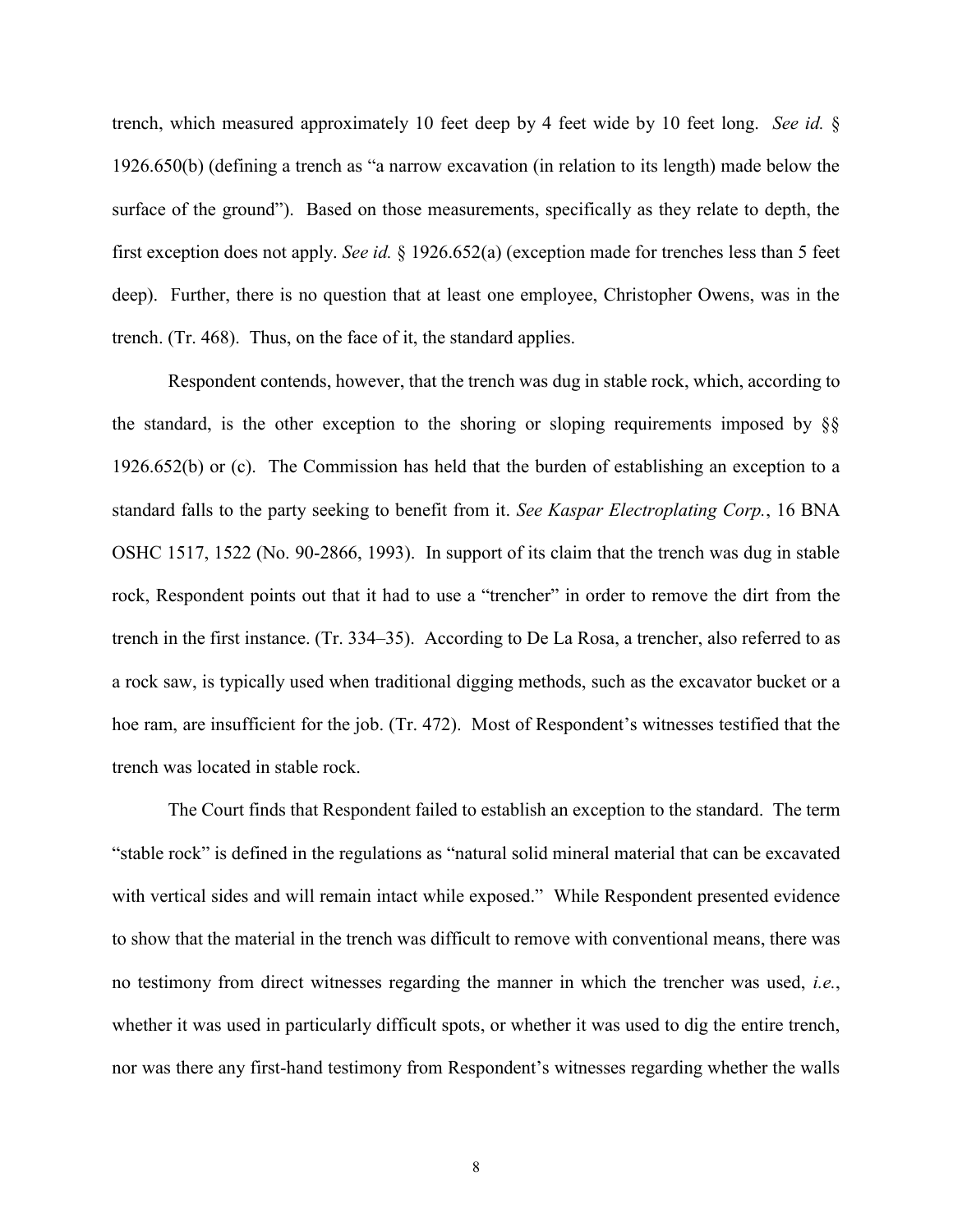were, in fact, comprised of "natural solid mineral". In fact, the evidence from Respondent's witnesses regarding the type of soil in the trench militates against the stable rock exception.

Just as it is Complainant's burden to establish the soil type to determine the appropriate protective measures, Respondent must proffer convincing evidence to establish that the excavation was dug in stable rock. *See Kaspar*, *supra*. According to CSHO Lawhorn, Esquivel identified type A, B, and C soil, but had not identified stable rock in the excavation. (Tr. 142). Respondent did not conduct any further analysis of the trench walls after the inspection to suggest otherwise. Further, though Respondent contests the quality of the soil sample taken by CSHO Thomas,<sup>6</sup> and its subsequent chain of custody, the sample and the appearance of the spoil pile from which it was taken provide additional evidence that, at the very least, the trench was not dug in stable rock. This account is supported by the fact that the laboratory results indicate type B soil. (Ex. C-9). Thus, irrespective of Respondent's protest that the spoil pile was not wholly representative of the contents of the trench, the testimony is clear that the contents of the spoil pile were, at one point, inside the trench and did not exhibit the characteristics of stable rock such that protective equipment was not required. Salinas and De La Rosa both testified the utility work at this particular location involved tying a new sewer line into the existing main. (Tr. 48, 493).

Also contrary to Respondent's claim is the testimony of Respondent's own employees. According to Salinas, he handed a tool to the exposed employee, Christopher Owens, who was reinstalling a coupling that had come loose from the junction when they were digging the trench.<sup>7</sup>

 $\overline{a}$ 

<sup>6.</sup> Respondent raised objections to the soil sample taken by CSHO Thomas during the inspection and the subsequent chain of custody. According to CSHO Thomas, he took a sample from the spoil pile based on Esquivel's representation that it came from the trench. Subsequent testimony revealed that the spoil pile likely contained soil from all around the worksite, calling into question whether the spoil pile was representative of the soil in the trench. Notwithstanding the characterization or origin of the sample, however, the weight of the evidence illustrates that the trench, at the point of the line connection, was dug in previously disturbed soil.

<sup>7.</sup> As noted above, the trenches were backfilled once the pipe was laid; however, in some instances, the trench was backfilled prior to completing the project so that an open hole in the ground would not be left unattended.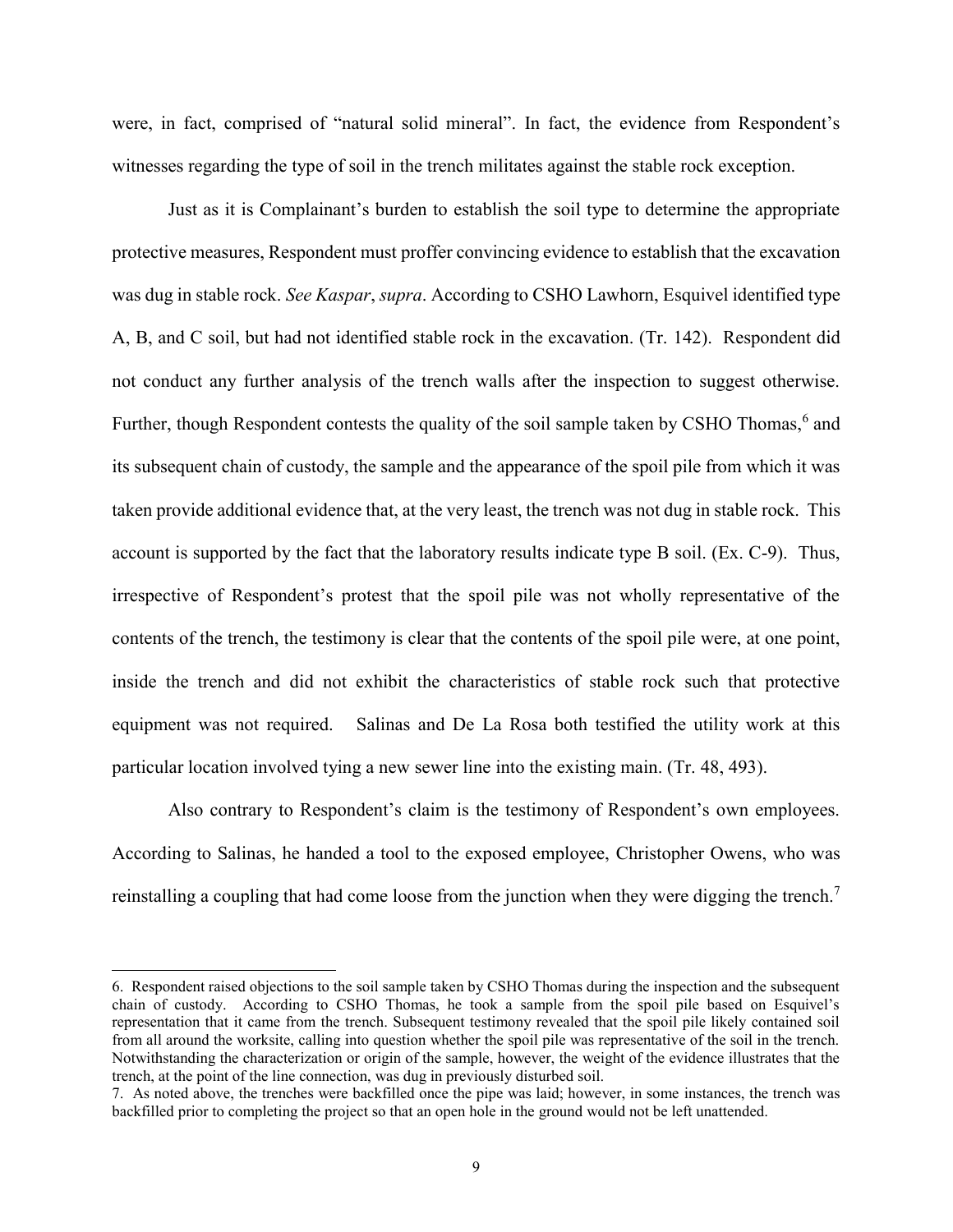(Tr. 51–56). The junction, according to Salinas, is where the new pipe tied into the existing main. (*Id.*). Thus, the employee was standing in an unprotected trench, which was dug in previously disturbed soil. Based on the conditions and location of the work, De La Rosa also believed the trench at issue contained previously disturbed soil. (Tr. 495). Given the testimony of De La Rosa and Salinas, coupled with the foregoing discussion, the Court finds the point in the trench at which the new sewer line was being tied into the existing main was located in previously disturbed soil.

According to Appendix A of Subpart P, previously disturbed soil is characterized as Type B "except those which would be otherwise classified as Type C". *See* 29 C.F.R. § 1926, Subpart P, App. A, sec. (b); *see also Stark Excavating, Inc.*, 24 BNA OSHC 2218 (No. 09-0004 *et al.*, 2014). Anything other than solid rock does not qualify for the exception found at 1926.652(a)(1)(i). Accordingly, the Court finds Respondent did not meet its burden of proof as to the stable rock exception and finds that the standard applies.

#### **2. The Terms of the Standard Were Violated**

Given the condition of the trench, the standard required Respondent to implement protective measures to prevent a cave-in. The standard indicates two potential methods for abatement, including sloping/benching the walls of the trench, or installing shoring. *See* 29 C.F.R. §§ 1926.652(b), (c). The soil type then dictates the proper protective measure. *Id.* Respondent's trench was neither sloped, benched, nor shored when Esquivel directed Owens to enter the trench to fix the sewer line connection. Accordingly, the terms of the standard were violated.

#### **3. Employees Had Access to the Hazard**

 As discussed above in Section III, *supra*, Respondent's employee, Owens, entered the noncompliant, unprotected trench in order to repair a pipe line connection. Salinas testified that he handed a tool to Owens when he was in the trench to facilitate the repair. (Tr. 52). None of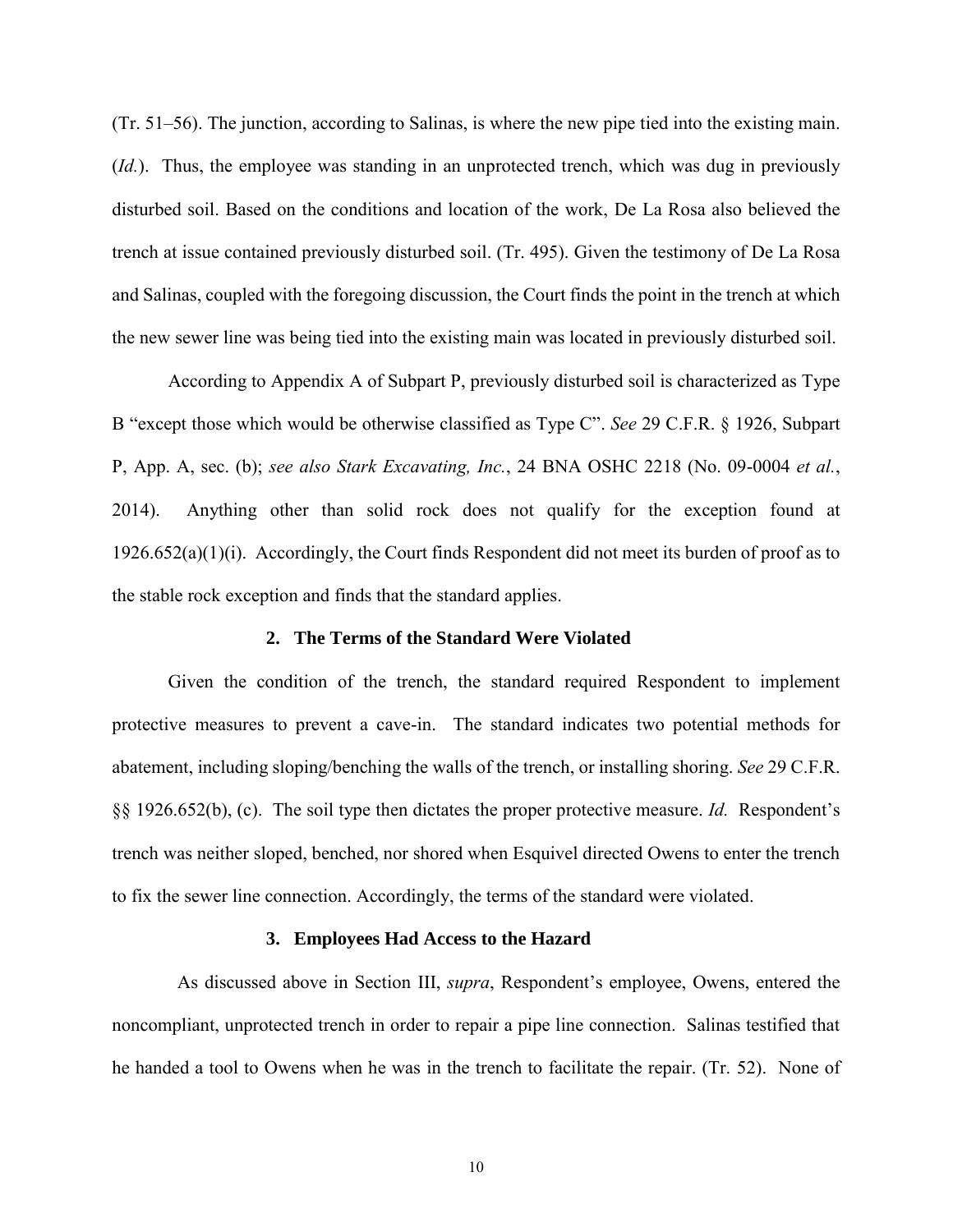these points were refuted by Respondent. Accordingly, the Court finds Respondent's employee was exposed to the hazard.

#### **4. Respondent Did Not Have Knowledge of the Condition**

As stated previously, the crux of this case is knowledge. The foregoing discussion illustrates that, notwithstanding some discrepancies in detail, Respondent's worksite had a noncompliant, unprotected trench with an employee inside of it. The question is whether Respondent should be held responsible for the violation.

"Congress quite clearly did not intend . . . to impose strict liability: The duty was to be an achievable one . . . . Congress intended to require elimination only of preventable hazards." *Horne Plumbing & Heating Co. v. OSHRC*, 528 F.2d 564, 568 (5th Cir. 1976) (quoting *Nat'l Realty & Constr. Co. v. OSHRC*, 489 F.2d 1257, 1265–66 (D.C. Cir. 1973)). "Nothing in the Act . . . makes an employer an insurer or guarantor of employee compliance [with the Act] at all times." *Id.* at 570 (quoting *Brennan v. OSHRC*, 511 F.2d 1139, 1144 (9th Cir. 1975)). Instead, "the Act seeks to require employers to protect against preventable and foreseeable dangers to employees in the workplace." *W.G. Yates & Sons Co., Inc. v. OSHRC*, 459 F.3d 604, 607 (5th Cir. 2006). Thus, in order to establish Respondent had knowledge of the condition, Complainant must show "that the cited employer knew or, with the exercise of reasonable diligence, could have known of the presence of the violative condition." *N & N Contractors, Inc.*, 18 BNA OSHC 2121 (No. 96-0606, 2000). Reasonable diligence requires, amongst other things: the formulation and implementation of adequate work rules; training programs to ensure work is safe; adequate supervision, including workplace inspection, anticipating potential hazards, and taking measures to prevent violations. *Id.* The actual or constructive knowledge of a supervisor can be imputed to the employer "unless" the employer establishes that it took all necessary precautions to prevent the violations, including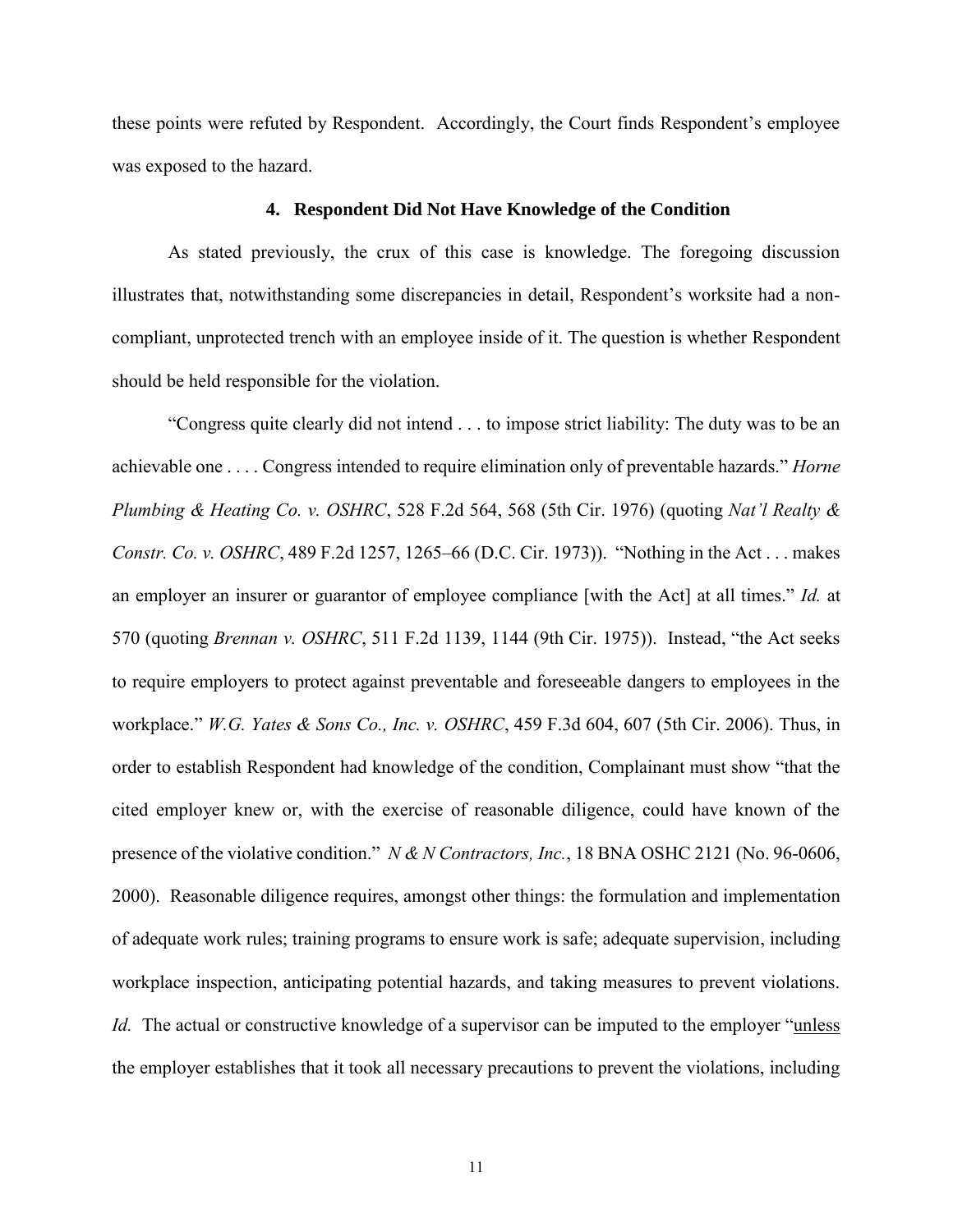adequate instruction and supervision of its supervisor." *Consol. Freightways Corp.*, 15 BNA OSHC 1317 (No. 86-351, 1991) (citing *Daniel Constr. Co.*, 10 BNA OSHC 1549, 1552 (No. 16265, 1982)) (emphasis in original).

The uncontroverted testimony is that Esquivel directed Owens, a subordinate employee, to enter the unprotected trench to fix a pipe sleeve that had been damaged when backfill was being removed from the trench. According to Salinas, when Esquivel directed Owens to enter the trench, Salinas said, "We can't get in there. We don't have no shoring." (Tr. 50). In response, Esquivel stated it wasn't going to take that long, so they should make the connection and cover the hole back up. (Tr. 50). After that, the crew placed a ladder in the trench, and the employee got in to place the sleeve on the pipe. (Tr. 50). At that point, CSHOs Lawhorn and Thomas arrived. (Tr. 50).

Either Owens, as the employee who entered the trench, or Esquivel, who directed him to do so, could serve as the reference point for the violation. Herein lies the wrinkle—because this case occurred in the Fifth Circuit, the Court is obliged to apply the case law of that circuit. *See Brooks Well Servicing, Inc.*, 20 BNA OSHC 1286 (No. 99-0849, 2003) (holding "[w]hen the law of the circuit to which a case would likely be appealed differs from the Commission's case law, we apply the law of that circuit"). Insofar as the misconduct is committed by a supervisor, the Fifth Circuit holds it is the Secretary's burden to prove that the misconduct of the supervisor was foreseeable. *W.G. Yates*, 459 F.3d 604. This is contrary to Commission precedent, as well as the holdings of other circuit courts, which places the onus on the employer to rebut the imputation of its supervisor's knowledge through evidence of training and supervision. *See, e.g.*, *Danis-Shook Jt. Venture XXV v. Secretary of Labor*, 319 F.3d 805, 811–12 (6th Cir. 2003) (holding supervisor's knowledge of his own misconduct can be imputed to establish employer knowledge because such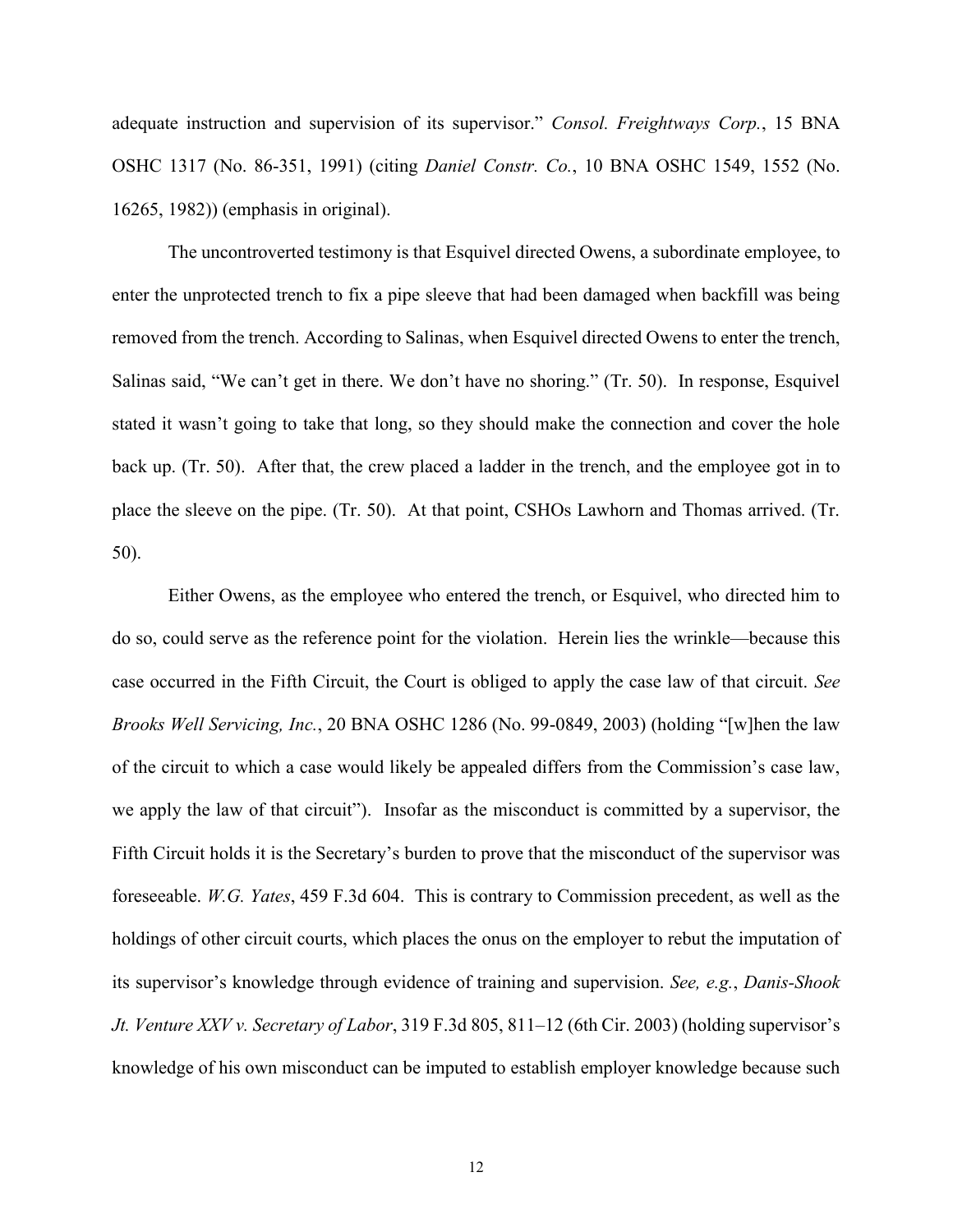misconduct "raises an inference of lax enforcement and/or communication of the employer's safety policy"). Regardless of which party owns the burden, however, the question is essentially the same: were the acts of the supervisor foreseeable? This is the case whether Esquivel was merely a passive observer, through whom Respondent's knowledge of the violative act is imputed, or whether he was an active participant in the misconduct. Because either question will ultimately be resolved on the basis of Esquivel's training and supervision, the Court shall focus on him.

Complainant contends that focusing on Esquivel as the bad actor is contrary to Fifth Circuit precedent. *See W.G. Yates*, 459 F.3d 604, *supra*. Specifically, Complainant argues the holding of Yates is inapposite because of the manner in which the supervisor was involved in the misconduct. The Court finds that this is a distinction without a difference. In *Yates*, the supervisor physically participated in the misconduct—the foreman was working without fall protection on a slope with a precipitous drop-off and his employees were wearing their harnesses backwards. *Id.* at 605. The Fifth Circuit resolved the question of the foreman's misconduct by determining whether the Secretary proved the foreman's actions were foreseeable, as the Court proposes here. *Id.* at 609.

While the situation presented in this case is slightly different, the Court finds the analysis is the same. Esquivel was not merely a passive observer of his subordinate's misconduct; he directed the employee to enter the trench in contravention of the standard. This is misconduct in and of itself. *See, e.g.*, *Rawson Contractors, Inc.*, 20 BNA OSHC 1078 (No. 99-0018, 2003) (analyzing misconduct defense from standpoint of foreman that ordered employees into unprotected trench); *CBI Svcs., Inc.*, 19 BNA OSHC 1591 (No. 95-0489, 2001) (analyzing misconduct defense from standpoint of supervisors that directed misuse of crane). Accordingly, Respondent can be charged with knowledge only if Esquivel's knowledge of his own misconduct is imputable to Yates. *Id.* at 609. Such imputation is proper only if Complainant establishes that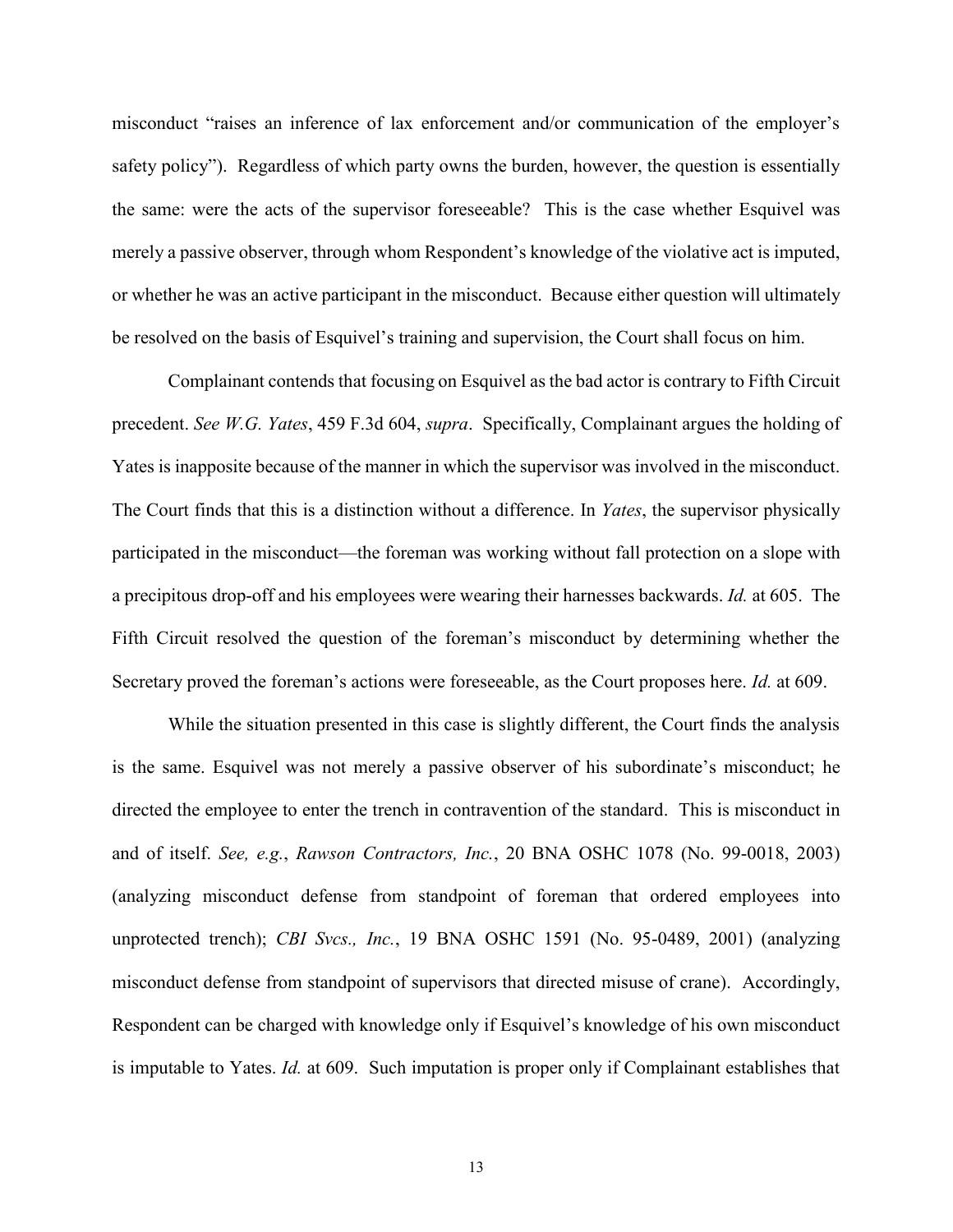Esquivel's conduct was foreseeable. In order to prove Esquivel's conduct was foreseeable, Complainant must show that Respondent's safety policy, training, supervision, and discipline were insufficient. *Id.* at 608–609. 8

### **i. Safety Policy, Training, and Supervision**

Respondent had a clear set of work rules to prevent this type of violation from occurring. Respondent's Excavation and Trenching Policy states, "At no time will an employee enter a trench or an excavation that is 5 feet deep or greater, and is not properly sloped, shored, benched, sheeted, braced, or otherwise supported." (Ex. C-18). In addition to the policies governing trenches and excavations, Respondent also has a Trenching and Excavation Program, the purpose of which is to "ensure compliance with the OSHA Excavation Standard . . . . A competent person will never allow workers to be exposed to unsafe trench conditions, no matter how short the exposure will be!" (Ex. C-19). The Program subsequently lists the duties of the competent person, including steps for determining soil classification, training responsibilities, and understanding the appropriate protective measures commensurate with soil type. (Ex. C-19). In addition, Respondent has consolidated much of this knowledge into a simple mandate known as the "4-10 Rule". (Tr. 271–72). This rule dictates two distances—4 feet and 10 feet—which represent benchmarks indicating when trench protection should be used or staking out minimum distances away from work areas or operating equipment. (*Id.*).

Complainant does not dispute Respondent had an adequate work rule, but he contends the work rule was not adequately communicated. The Court disagrees. Will McCoy, Respondent's

 $\overline{a}$ 

<sup>8.</sup> The Court's analysis of this question is basically the same as the analysis of the affirmative defense of supervisory misconduct—in both cases, the ultimate question to be resolved is foreseeability. The only difference is to which party that burden devolves. Even if the Court merely focused on the question of whether Esquivel's knowledge of Owens' actions should be imputed, the ultimate issue of knowledge would still be resolved by determining whether Esquivel's failure to properly supervise was foreseeable. *See Consol. Freightways Corp.*, 15 BNA OSHC 1317 (No. 86-351, 1991).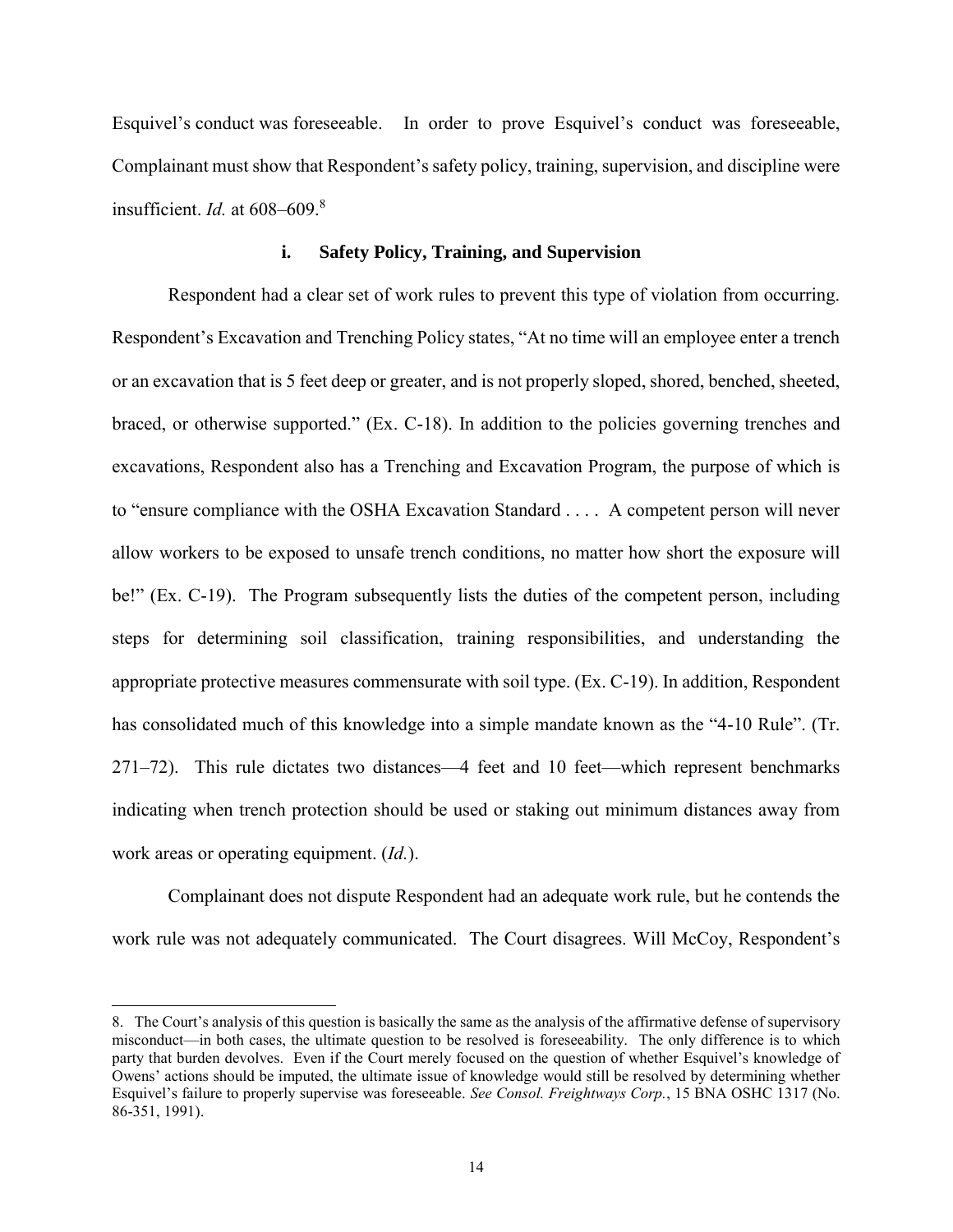former hiring official, testified as to the content of Respondent's Orientation program, including providing the employees with above-discussed policies and procedures; giving them an opportunity to review the policies and having them sign an acknowledgement that the document has been read and understood; and showing a safety video, which contained a segment on trenching and excavations. (Tr. 408–17). Each of these activities is indicated and verified on the New Hire Check Lists for each of the employees present on the day of the OSHA inspection. (Ex. R-17 to R-21). By McCoy's own admission, not all employees read the entire set of policies; however, orientation is not the only method by which the rules regarding excavation and trenching are communicated. *See Pressure Concrete Constr. Co.*, 15 BNA OSHC 2011 (No. 90-2668, 1992)

In addition to orientation, Respondent uses a series of mechanisms to ensure that its policies are understood and implemented. Respondent utilized ToolBox Safety Trainings, which were small sessions that took place at the worksite on an area of concern, *e.g.*, foot protection, gasoline, and hard hats. (Tr. 278; Ex. R-23). Although the specific rule at issue was not covered by ToolBox talks during the relevant period, the Court notes that in less than a month-and-a-half, Respondent implemented seven different sessions, each about a different topic, illustrating its general commitment to communication and training. (Ex. R-23). Further, each worksite supervisor and his crew performed a Job Safety Analysis every morning. (Tr. 257). The JSAs introduced into evidence illustrate the hazards addressed and discussed by Esquivel and his crew, including multiple discussions of the hazards associated with open trenches (cave-ins) and the steps necessary to abate them (sloping, shoring, benching). (Ex. R-26).

Respondent also holds a bi-annual excavation and trenching class with everyone in the division. (Tr. 274). More poignant, however, is the fact that this crew received trenching and excavation training from De La Rosa on March 24, 2016, or slightly more than a month prior to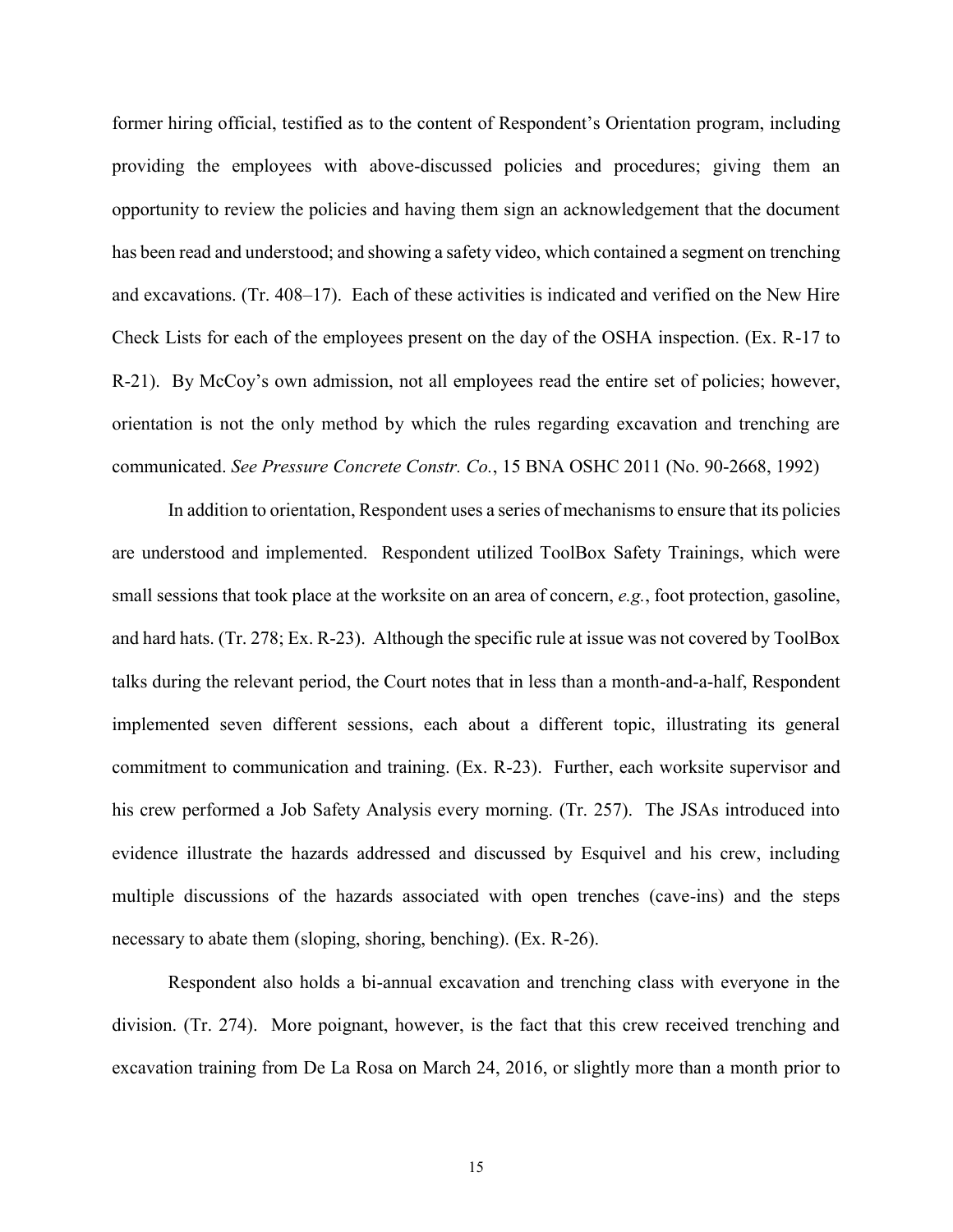the OSHA inspection. (Ex. R-39). Complainant points out that neither Luis Revilla nor Mario Cervantes, who were present on the day of the OSHA inspection, received De La Rosa's training and argues that this failure of proof is somehow indicative of Respondent's failure to adequately communicate its work rule. This line of argument is misguided. First, neither Revilla nor Cervantes was an employee of Respondent on March 24, 2016, each being hired in the early part of April. (Ex. R-18, R-19). Second, both Revilla and Cervantes received orientation training, which, as described above, covered Respondent's Trench and Excavation policy. (*Id.*). Third, there is no evidence that either Revilla or Cervantes was engaged in conduct that violated the Act such that a question remained as to their comprehension of that particular work rule. Finally, merely because Cervantes and Revilla were not employees on the date of this particular training does not mean that Respondent failed in its duties to communicate the rules, especially in light of the program described above.

Although Complainant does not contest that Respondent took steps to discover violations through proper supervision, the Court finds a review of how Respondent accomplishes this is both germane to the question of supervision and to the issue of whether Respondent adequately communicated its rules and policy. The record illustrates that Esquivel's crew was a group of fairly new employees. (Ex. R-17 to R-21). As such, De La Rosa, who is in charge of conducting worksite examinations, conducted at least four unannounced inspections of Esquivel's crew prior to the OSHA inspection. (Ex. R-33 to R-36). De La Rosa testified that these inspections not only serve to ensure compliance with company policy, but also provide an opportunity for on-the-job training in a manner that is not available in the classroom during orientation. (Tr. 444). The Court finds these inspections, one of which occurred one week prior to the OSHA inspection, to be persuasive because in every inspection log, De La Rosa indicated that the trench was properly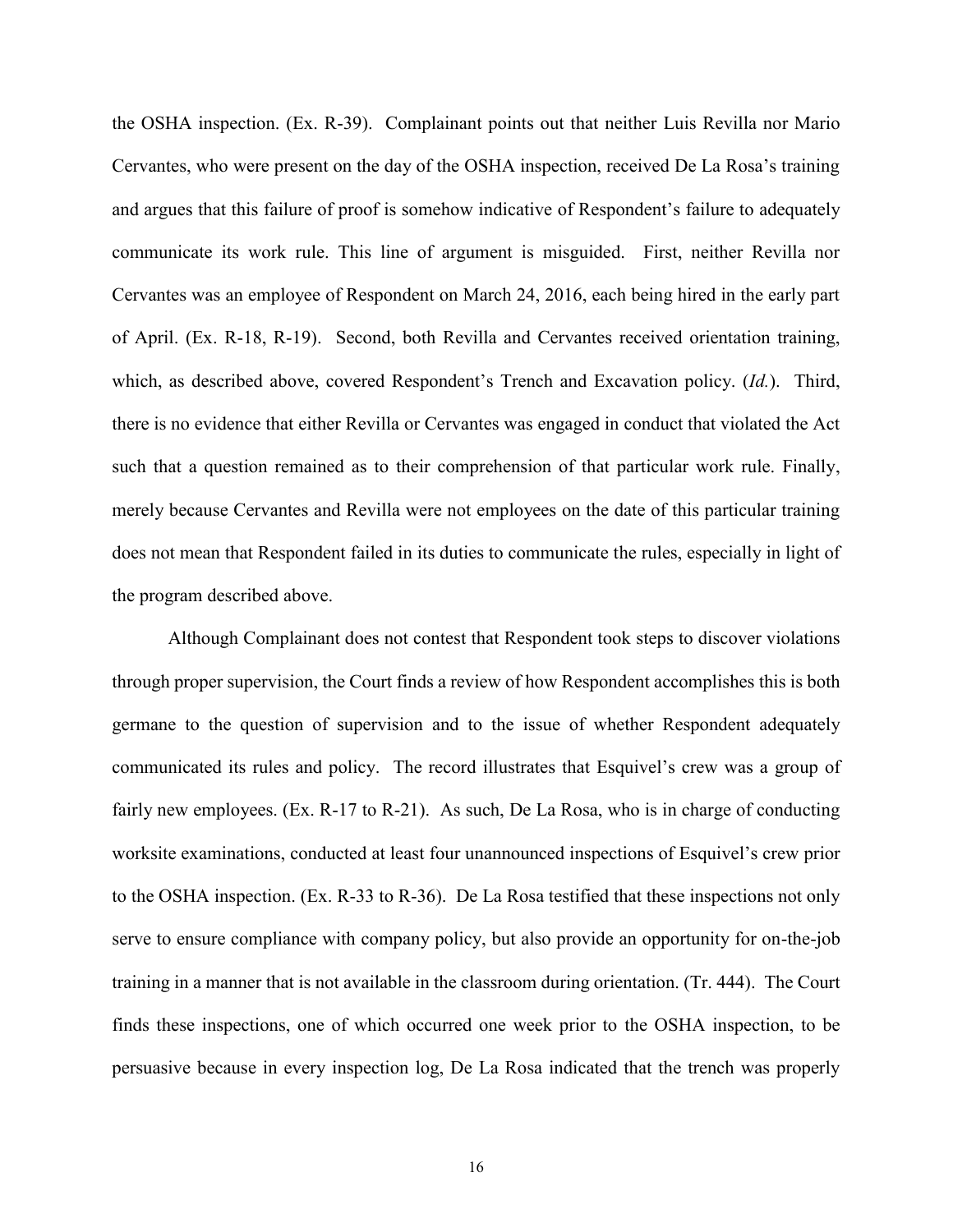shored or otherwise compliant. This evidence was buttressed by Salinas, who not only testified that he told Esquivel not to send Owens into the trench, but also stated that his crew, led by Esquivel, had used appropriate protection throughout that same period of time. (Tr. 78). Further, according to Salinas' testimony, Esquivel recognized that he was violating the rule but opted to proceed anyway. (Tr. 50). Put simply, insofar as the inspection reports reveal that the worksite trench was compliant on an almost weekly basis, Respondent had repeated confirmation that its work rules were understood and had no basis to assume otherwise such that additional training (over and above what was provided) was necessary. *See Pressure Concrete*, 15 BNA OSHC 2011 ("A reasonably prudent employer would attempt to give instructions that can be understood and remembered by its employees, and would make at least some effort to assure that the employees did, in fact, understand the instructions.").

Particularly damaging to Complainant's case is the testimony of Rodney Koch, Esquivel's superintendent. Koch testified that he visited the Alamo 36 worksite on the morning of the inspection and met with Esquivel, who told him that they had found the leak and needed some shoring to get down in the hole. (Tr. 511). Koch told Esquivel that there was shoring available at another worksite just three or four blocks down the street. (Tr. 511). Esquivel never followed up with Koch about the need for additional, or different, shoring. (Tr. 512).

The foregoing illustrates the myriad ways in which the trenching policy was communicated to the crew generally, and to Esquivel specifically. To recap, in the roughly two-month period of Esquivel's employment with Respondent, he went through orientation, which included a segment on trenching; he attended an additional training on trenching roughly one month after he was hired; he performed JSAs, identifying hazards and abatement related to trenching; he was the subject of multiple, internal inspections that revealed his crew was in compliance with the trenching policy;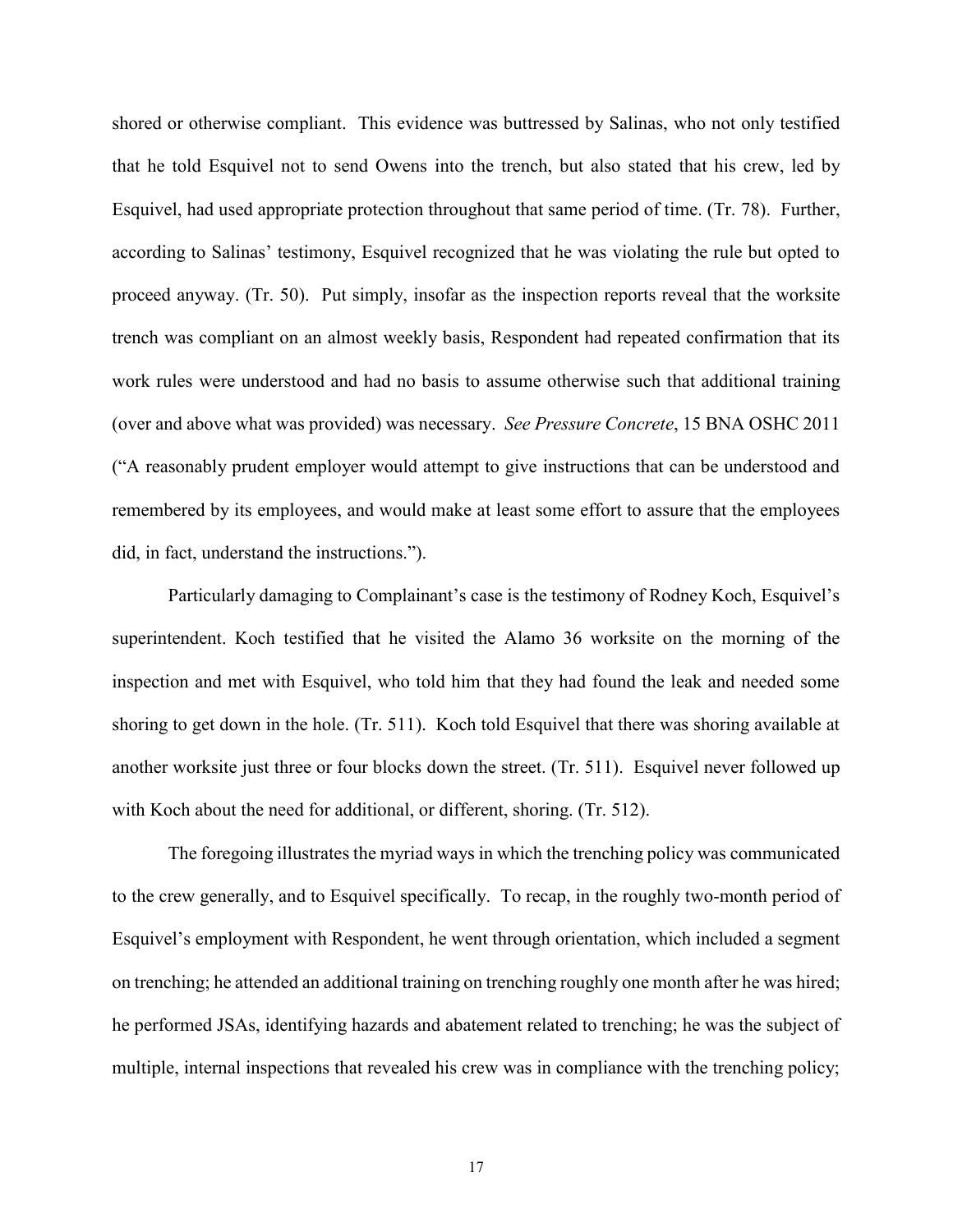and he was reminded of that very same policy on the morning of the OSHA inspection. Based on the foregoing, the Court finds Complainant failed to prove that the work rule was not adequately communicated.

#### **ii. Discipline**

The remaining point of contention regarding knowledge is the question of whether Respondent adequately enforced the trenching policy through a system of progressive discipline. Complainant points to two deficiencies, which he believes illustrate Respondent's failure to adequately enforce its rules. First, Complainant contends that, although Respondent introduced a voluminous amount of documentation illustrating the implementation of its disciplinary policy, the only reports of discipline related specifically to the trenching policy dated back to 2012, or two-and-a-half years prior to the inspection. (Ex. C-59). Complainant also points out that some of these previous discipline reports were in response to an OSHA inspection and not the result of Yantis discovering violations of its own work rules. Second, Complainant contends that, even with respect to this incident, Respondent failed to properly discipline its own employees, noting that: (1) even after the inspection took place, Esquivel re-entered the unprotected trench in plain view of three of his supervisors; (2) there is no report indicating Esquivel was written up in accordance with the disciplinary program; and (3) none of the other employees present complied with, or were disciplined for violating, Respondent's policy to call the safety manager upon witnessing the violation.

Although the Court was not presented with a complete record of every single trenching violation observed and written up by Respondent, Respondent nonetheless presented 37 pages of violation history, dating back to 2007. (Ex. R-58). This voluminous record, in a general sense, conveys that it takes its responsibilities seriously as to all work policy violations, and the particular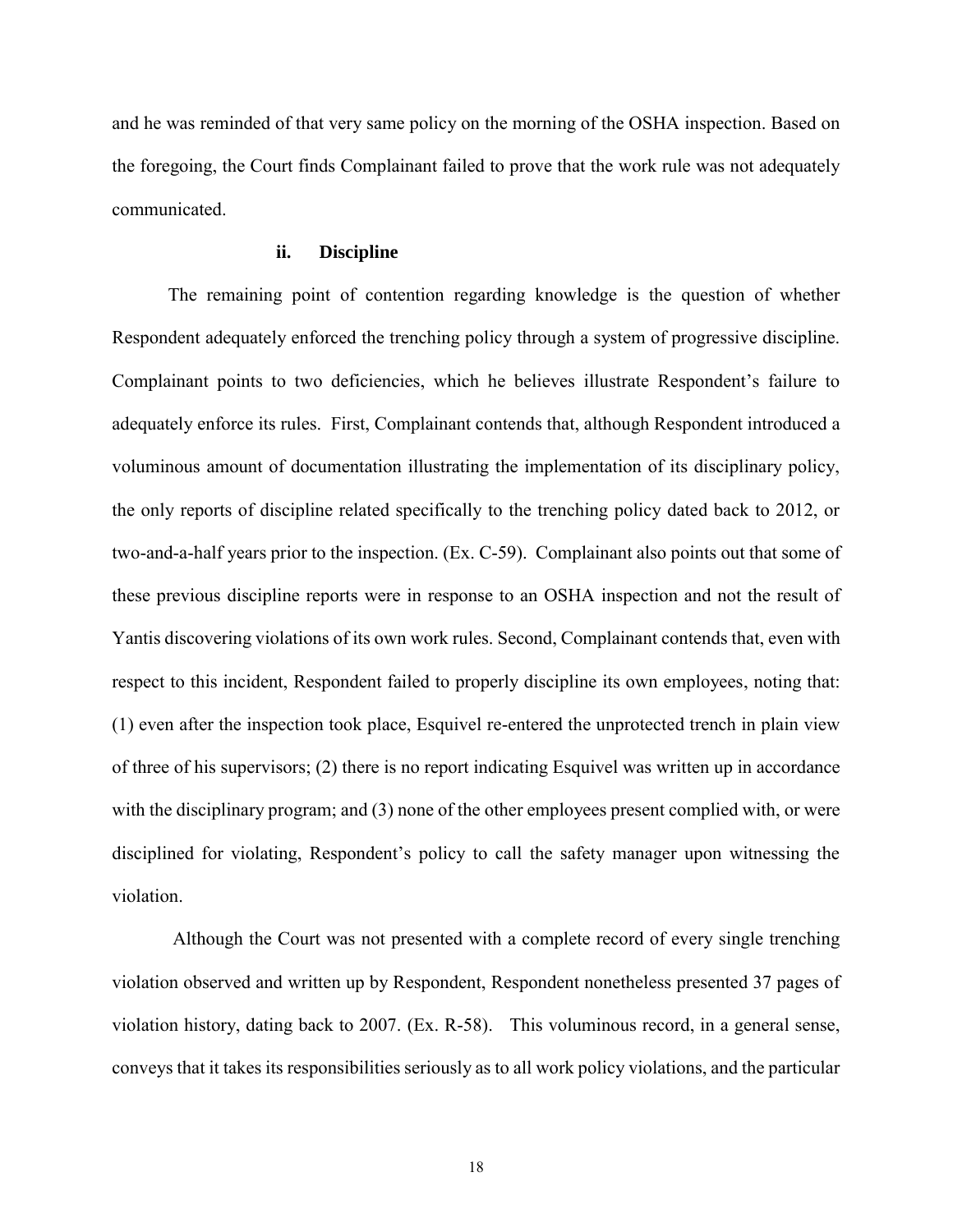write-ups further illustrate enforcement of the particular rule at issue. Simply because the sample write-ups introduced at trial were older does not mean that subsequent violations in the log did not involve similar subject matter. In that respect, it was Complainant's obligation to illustrate a deficiency in the disciplinary program; however, he only illustrated a gap in the record it was his obligation to fill. By all accounts, Respondent's employees are disciplined for violations of company policy and OSHA standards, and Respondent has illustrated that employees have been disciplined in the past for violations of the specific policy at issue. Complainant has not shown (as he possesses the burden) that Respondent was recalcitrant in its duty to discipline, nor has he shown that Respondent failed to issue proper discipline in this case.

Complainant's arguments regarding the discipline meted out in this case have more to do with documentation than actual implementation of discipline; in one case, Complainant is just plain wrong. According to the testimony of De La Rosa, the entire crew on Alamo 36 was disciplined. (Tr. 467–68). Each crew member, including Esquivel, has a Disciplinary Action Form in his personnel file, and each one of those forms indicates that the crew member was suspended for his role in the violation. (Ex. R-17 to R-21). In some instances, this actually represented a form of progressive discipline because certain crew members had received written warnings for other violations committed in the weeks leading up to the inspection. (Ex. R-18 to R-20). Esquivel, according to the testimony of multiple management officials, was both suspended and subsequently demoted from his position as foreman, which Granados testified constituted a significant reduction in wage. (Tr. 316). Although no documentation of the demotion was introduced into evidence, the Court credits the testimony of Granados, De La Rosa, and Briones, to support a finding that Esquivel was, in fact, disciplined as such. Further, though there is no documentation that Esquivel was specifically disciplined for his subsequent foray into the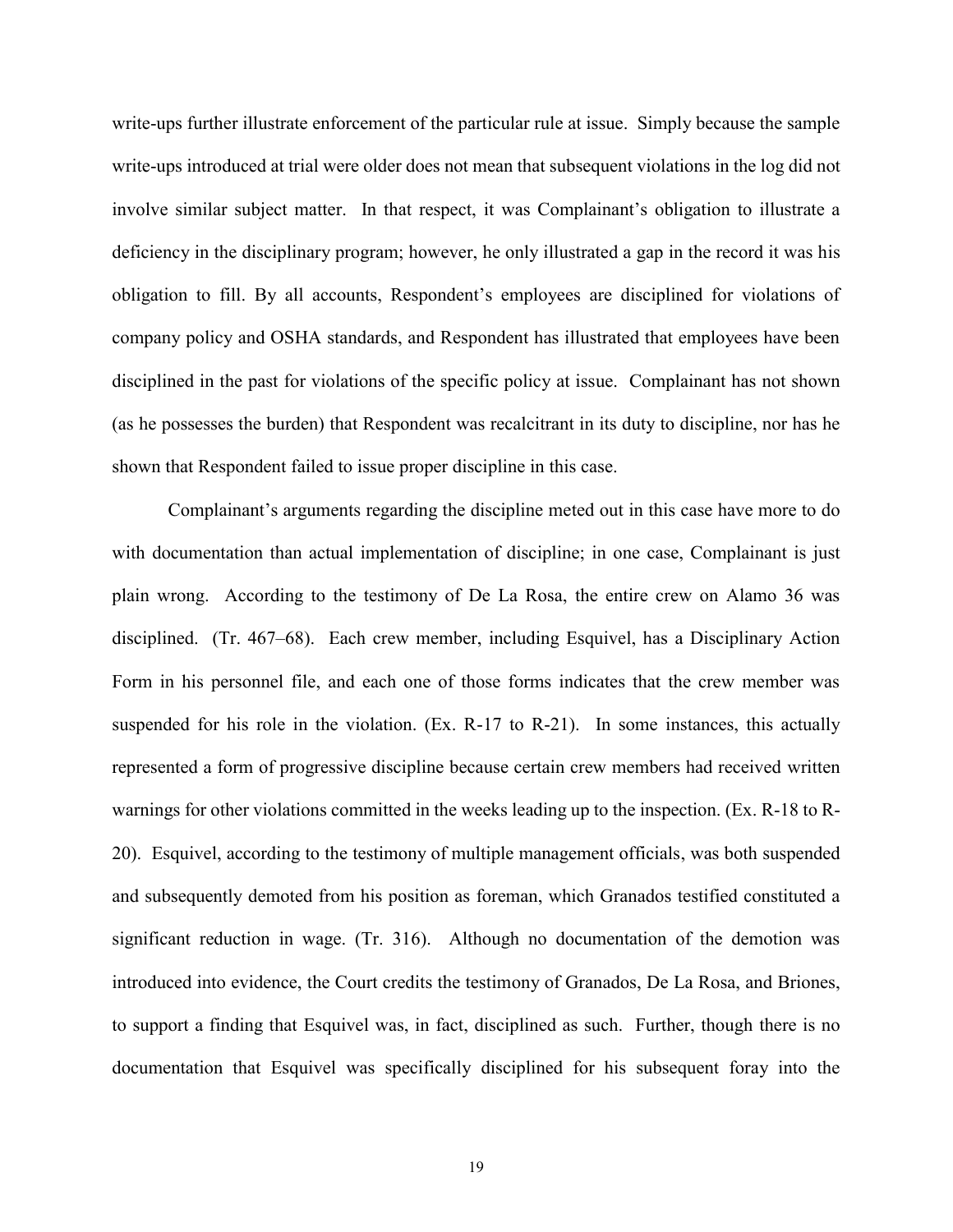unprotected trench, the testimony of Respondent's management team convinces the Court that the entirety of Esquivel's actions on the day of the inspection were taken into consideration when he was disciplined.

Based on the foregoing, the Court finds Complainant failed to prove that the actions of Esquivel were foreseeable. Accordingly, Citation 1, Item 1 shall be VACATED.

#### **V. CONCLUSION**

As stated repeatedly above, this case hinged on the question of knowledge. The parties addressed a myriad of other issues, including the veracity of CSHO Lawhorn's testimony, the quality of the soil sample taken, and the propriety of taking photographs and measurements while an opening conference is pending. Ultimately, however, none of these ancillary issues had any significant impact on the resolution of this case. The first three elements of Complainant's *prima facie* case were easily proved, irrespective of the credibility or admissibility issues addressed by Respondent, because the facts necessary to prove them were generally agreed upon by all of the witnesses who testified. As to knowledge, however, the Court finds Complainant failed to show a deficiency in Respondent's training and safety program such that Respondent should be held responsible for the actions of a supervisor that, by all accounts, acted contrary to the law, his training, and contemporaneous warnings from both a subordinate and his supervisor.

#### **ORDER**

The foregoing Decision constitutes the Findings of Fact and Conclusions of Law in accordance with Rule 52(a) of the Federal Rules of Civil Procedure. Based upon the foregoing Findings of Fact and Conclusions of Law, it is ORDERED that:

1. Citation 1, Item 1 and its associated penalty are hereby VACATED.